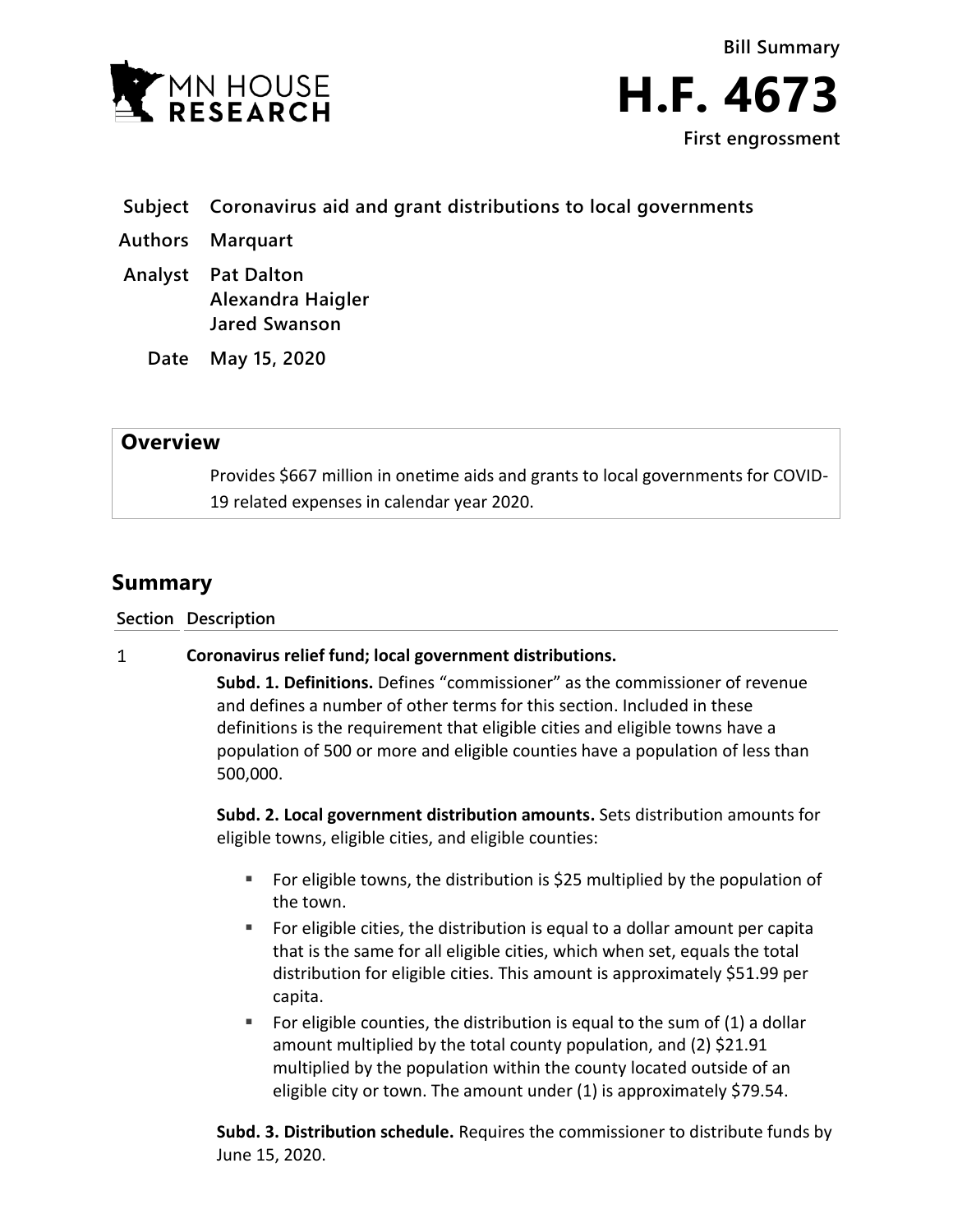## **Section Description**

**Subd. 4. Allowed uses.** Requires that aid distributions received by local governments be used for purposes consistent with the requirements of the CARES Act (title V of Public Law 116-136).

This subdivision also requires eligible counties to use at least 18 percent of their aid for emergency financial assistance to individuals or for economic support for businesses. A county must also share a portion of its aid with its cities and towns with a population under 500 to reimburse them for documented allowed COVID-19 expenses. The amount shared is the lesser of the documented expenses or \$25 per capita to each city or town. The county may distribute more than that to a city or town but the distribution may not exceed documented expenses.

**Subd. 5. Local government collaborative agreements.** Allows local governments to enter into collaborative agreements to share aid distributions.

**Subd. 6. Expenditure time limits.** Requires local governments to return to the commissioner any aid amount that was not spent by October 1, 2020. For local governments that have entered into an agreement under subdivision 5, any aid amounts unspent by December 15, 2020, must be returned to the commissioner. Unspent aid amounts are returned to the coronavirus relief federal fund.

**Subd. 7. Repayment of improperly spent federal funds.** Requires the commissioner to recoup money from a local government if the Department of the Treasury has determined that the state is subject to recoupment under the CARES Act, and the recoupment is the result of a local government spending the aid improperly. If the local government fails to repay the recoupment amount to the state, the local government must include in its next tax levy the full amount owed.

**Subd. 8. Onetime grants.** Allows the commissioner to make grants to local governments. The grants may be used for any purpose allowed by the CARES Act, with preference given to local governments with high outbreaks of the virus, local governments with new and unanticipated costs associated with COVID-19, and local governments establishing or conducting a recovery project or a recovery coordination office related to COVID-19.

**Subd. 9. Appropriations.** Appropriates \$667,156,931 in fiscal year 2020 from the coronavirus relief federal fund for aid distributions and grants under this section. Of this amount:

- $\approx$  \$255,187,800 must be used for aids to eligible towns and cities;
- **5311,896,090 must be used for aids to eligible counties; and**
- **5100,073,041 must be to make grants under subdivision 8.**